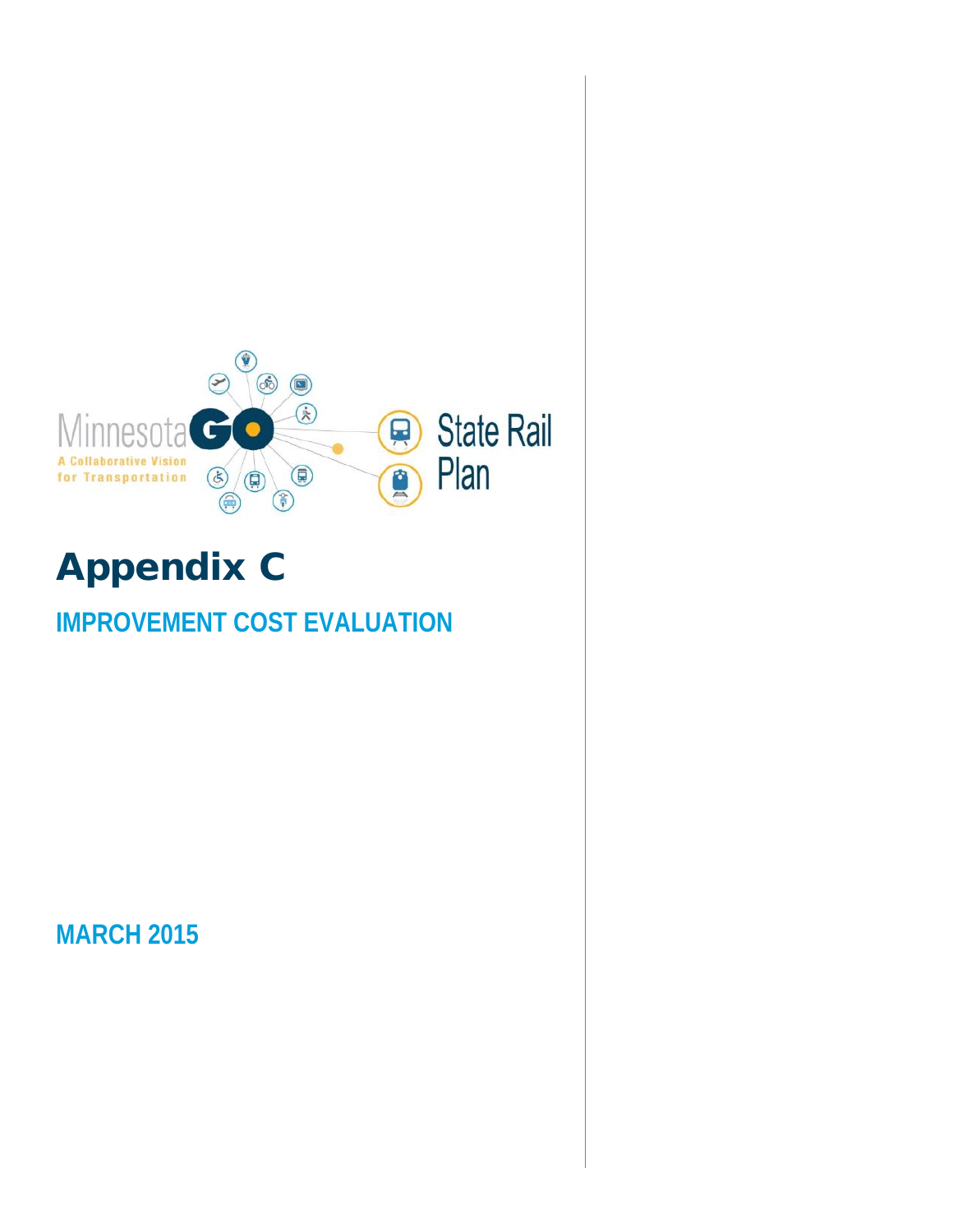# **IMPROVEMENT COST EVALUATION**

As described below, some cost elements have high degrees of uncertainty such as trackage rights on freight rail lines, operations and maintenance costs, contingencies and Positive Train Control implementation (as well as ridership and revenue as discussed elsewhere). For these cost elements, high (referred to as base) and low (referred to as best) cost estimates were developed. Data for individual rail segments and corridors is shown only for the base case. All summary tables show both sets of estimates.

# **PASSENGER RAIL COST ESTIMATES**

Improvement cost estimates were developed using the assumptions and unit costs listed in **Table C.1**. Costs are provided for items such as track and signal upgrades, rolling stock, and operating and maintenance costs, and are based on a variety of sources, including recent Northstar<sup>[1](#page-1-0)</sup> and Amtrak information.<sup>[2](#page-1-1),[3](#page-1-2),[4](#page-1-3)</sup> Estimates do not include costs that may be associated with stations or costs for any major structural modifications to railroad overpasses or underpasses.

Another unknown is the cost of right of way for greenfield line segments. It has been suggested that greenfields in rural areas could be acquired inexpensively. It is likely that all landowners will fight hard for maximum compensation, even to the point of court actions, which regardless of the outcome will significantly increase the time and cost of acquisitions. It is likely that any rail alignments will split individually-owned land parcels requiring premium payments. Therefore, a relatively high estimate of this cost has been carried through both scenarios.

l

<span id="page-1-0"></span><sup>1</sup> Based on recent internal Northstar team communications

<span id="page-1-1"></span><sup>2</sup> Consolidated Financial Statements. National Railroad Passenger Corporation and Subsidiaries (Amtrak). For the Years Ended September 30, 2007 and 2006.

<span id="page-1-2"></span><sup>3</sup> System Mileage within the United States. Bureau of Transportation Statistics. www.bts.gov/publications/ national\_transportation\_statistics/html/table\_01\_01.html. Retrieved 9/22/2009.

<span id="page-1-3"></span><sup>4</sup> U.S. Vehicle Miles. Bureau of Transportation Statistics. www.bts.gov/publications/national\_transportation\_statistics/html/ table\_01\_32.html. Retrieved 9/22/2009.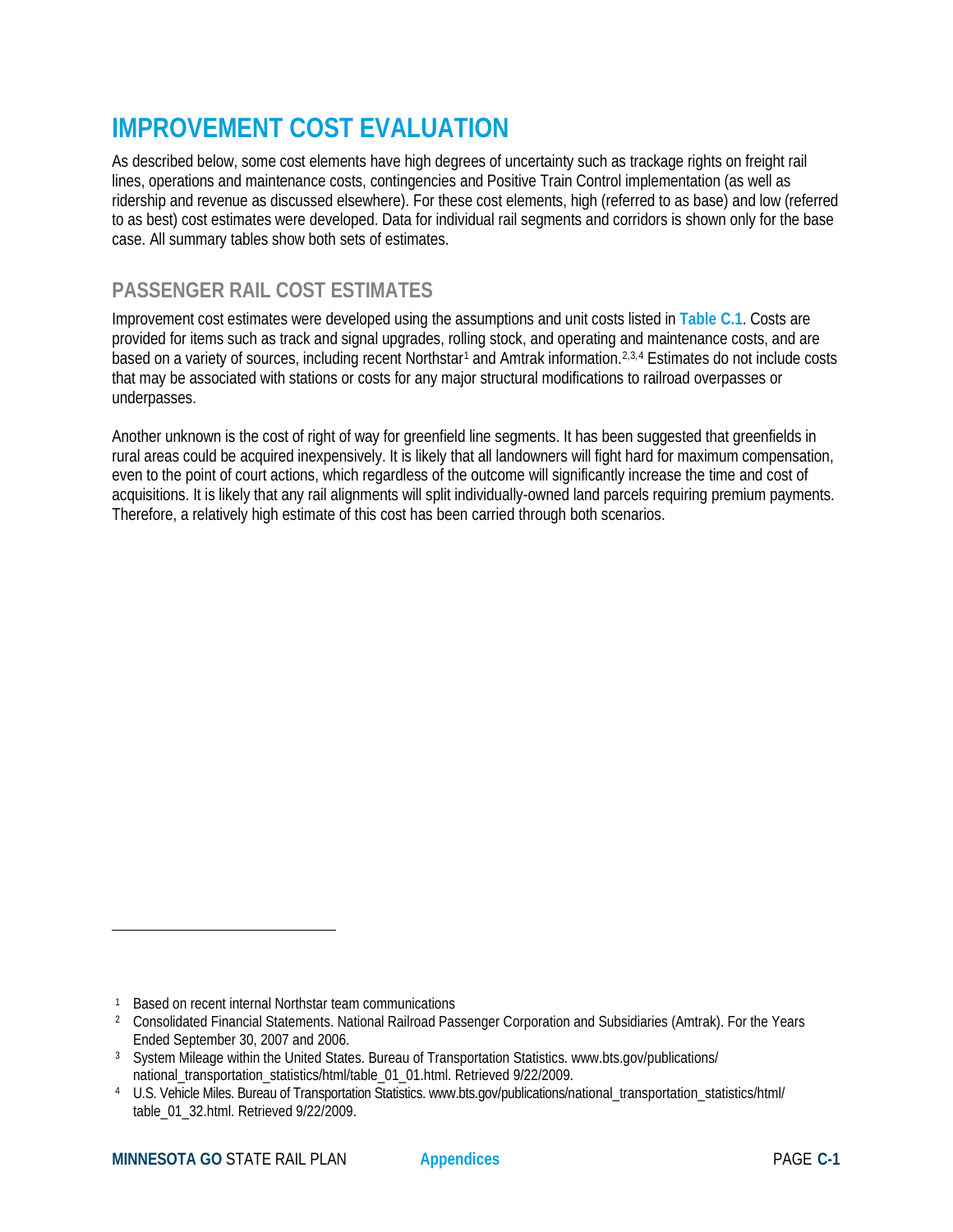### **Table C.1: Cost Assumptions for Passenger Rail**

| <b>COST ITEM</b>                               | <b>COST</b>       | <b>UNIT</b>                         | <b>SOURCE</b>                                                                                                                                                                     |
|------------------------------------------------|-------------------|-------------------------------------|-----------------------------------------------------------------------------------------------------------------------------------------------------------------------------------|
| <b>ROLLING STOCK</b>                           |                   |                                     |                                                                                                                                                                                   |
| High-Speed Rail                                | \$23.5<br>million | <b>Trainset</b>                     | Talgo/Wisconsin                                                                                                                                                                   |
| <b>Conventional Rail</b>                       | \$18 million      | <b>Trainset</b>                     | Northstar                                                                                                                                                                         |
| <b>UPGRADE TRACK</b>                           |                   |                                     |                                                                                                                                                                                   |
| Class I to II                                  | \$63,360          | Mile                                | <b>TKDA</b>                                                                                                                                                                       |
| Class II to IV                                 | \$712,800         | Mile                                | <b>TKDA</b>                                                                                                                                                                       |
| Class III to IV                                | \$712,800         | Mile                                | <b>TKDA</b>                                                                                                                                                                       |
| Class IV to VI                                 | \$79,200          | Mile                                | <b>TKDA</b>                                                                                                                                                                       |
| New Class IV/VI                                | \$2,600,000       | Mile                                | <b>TKDA</b>                                                                                                                                                                       |
| <b>SIGNALIZATION</b>                           |                   |                                     |                                                                                                                                                                                   |
| CTC (Single Track)                             | \$550,000         | Mile                                | Northstar                                                                                                                                                                         |
| <b>CTC</b> (Double Track                       | \$750,000         | Mile                                | Northstar                                                                                                                                                                         |
| PTC                                            | \$100,000         | Mile                                | Estimated implementation cost of the Rail Safety Improvement<br>Act (RSIA) of 2008 divided by Class I system mileage from the<br><b>Bureau of Transportation Statistics (BTS)</b> |
| PTC Loco                                       | \$30,000          | Locomotive                          | Northstar                                                                                                                                                                         |
| <b>CROSSINGS</b>                               |                   |                                     |                                                                                                                                                                                   |
| <b>Grade Crossing Upgrade</b>                  | \$200,000         | Mile                                | <b>TKDA</b>                                                                                                                                                                       |
| <b>Quad Crossing</b>                           | \$400,000         | Mile                                | <b>TKDA</b>                                                                                                                                                                       |
| <b>OPERATIONS AND MAINTENANCE (O &amp; M)</b>  |                   |                                     |                                                                                                                                                                                   |
| HSR O&M - Base/Best<br>Case                    | \$70              | <b>Annual Train</b><br><b>Miles</b> | Amtrak fully allocated expenses divided by train mileage from<br>BTS/Amtrak direct costs divided by train mileage from BTS                                                        |
| Conventional O&M -<br><b>Base/Best Case</b>    | \$70              | <b>Annual Train</b><br><b>Miles</b> | Amtrak fully allocated expenses divided by train mileage from<br>BTS/Amtrak direct costs divided by train mileage from BTS                                                        |
| <b>RIGHT OF WAY</b>                            |                   |                                     |                                                                                                                                                                                   |
| Right of Way                                   | \$910,000         | Mile                                | \$50,000/Acre and 150-foot right of way assumed                                                                                                                                   |
| <b>CAPACITY RIGHTS</b>                         |                   |                                     |                                                                                                                                                                                   |
| Capacity Rights -<br><b>Base/Best Case</b>     | \$85,000          | Daily Train Miles                   | Northstar/Reduction from Northstar amount to account for<br>congestion on Staples Subdivision                                                                                     |
| ADDITIONAL COSTS (APPLIED TO TRACK AND SIGNAL) |                   |                                     |                                                                                                                                                                                   |
| Engineering                                    | 10%               |                                     |                                                                                                                                                                                   |
| Contingency                                    | 30%               |                                     |                                                                                                                                                                                   |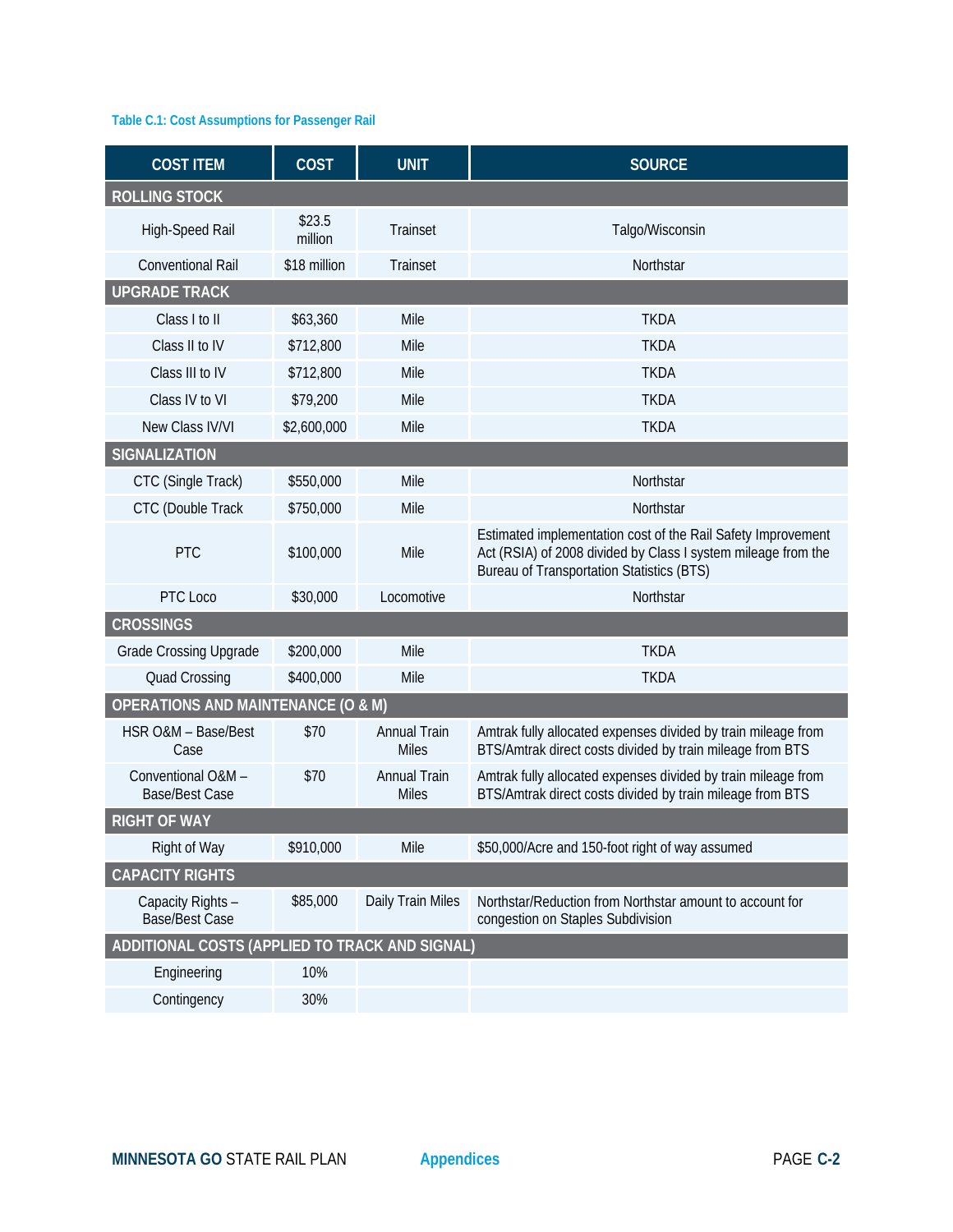# **FREIGHT RAIL COST ESTIMATES**

Improvement cost estimates were developed using the assumptions and unit costs listed in **Table C.2**. While use of unit costs for calculating improvements is the simplest approach, in several cases combinations of improvements were required and lump sum costs are displayed for various projects. Costs are provided for items such as track and signal upgrades, clearance restrictions, 286,000-pound railcar compliancy and other categories of improvements. Cost estimates do not include cost for right-of-way.

| <b>COST ITEM</b>                               | <b>COST</b>   | <b>UNIT</b> |
|------------------------------------------------|---------------|-------------|
| <b>UPGRADE TRACK</b>                           |               |             |
| Class I to II                                  | \$63,360      | Mile        |
| Class II to IV                                 | \$712,800     | Mile        |
| Class III to IV                                | \$712,800     | Mile        |
| New Class IV                                   | \$1.7 million | Mile        |
| Class I to II                                  | \$63,360      | Mile        |
| <b>SIGNALIZATION</b>                           |               |             |
| CTC (Single Track)                             | \$550,000     | Mile        |
| <b>CTC (Double Track</b>                       | \$750,000     | Mile        |
| <b>SIGNALIZATION (CONTINUED)</b>               |               |             |
| <b>PTC</b>                                     | \$100,000     | Mile        |
| <b>CROSSINGS</b>                               |               |             |
| <b>Active Warning Device</b>                   | \$200,000     | Signal      |
| ADDITIONAL COSTS (APPLIED TO TRACK AND SIGNAL) |               |             |
| Engineering                                    | 10%           |             |
| <b>Contingencies Base</b>                      | 30%           |             |

#### **Table C.2: Cost Assumptions for Freight Rail Corridors**

Information provided from the 2010 State Rail Plan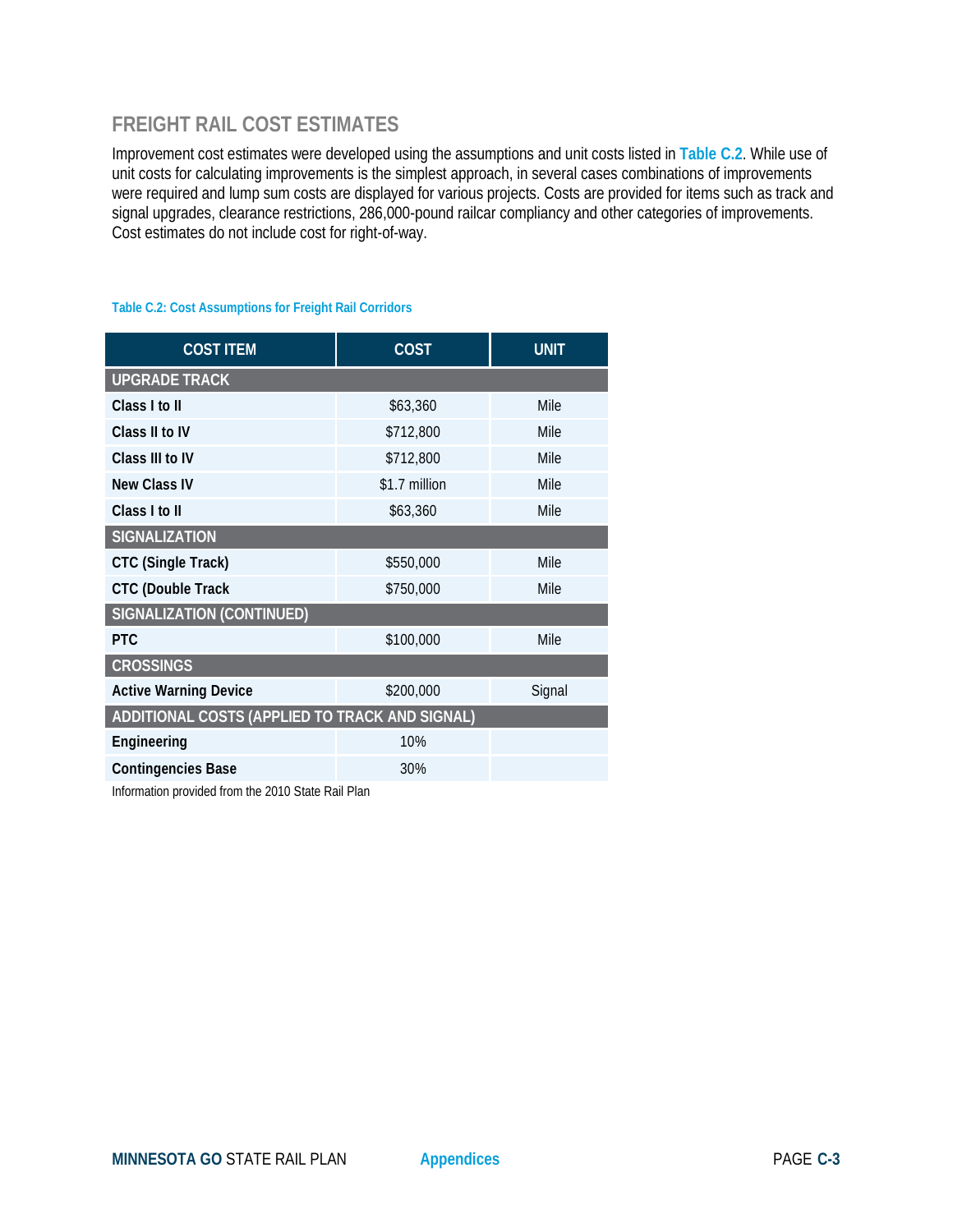# **Table C.3: Twin Cities Core Projects – Freight, Passenger, and Crossing Safety**

| <b>RAILROAD</b>         | <b>LOCATION</b>                    | <b>PROJECT DESCRIPTION</b>                                                                                                                                                           | COST(S)<br><b>MILLIONS)</b> | <b>FUNDING</b><br><b>SOURCE</b> |
|-------------------------|------------------------------------|--------------------------------------------------------------------------------------------------------------------------------------------------------------------------------------|-----------------------------|---------------------------------|
| <b>FREIGHT PROJECTS</b> |                                    |                                                                                                                                                                                      |                             |                                 |
| <b>BNSF</b>             | <b>Hinckley Subdivision</b>        | Coon Creek Junction/Third Main                                                                                                                                                       | \$100.0                     | TBD                             |
| <b>BNSF</b>             | Midway Subdivision                 | Add track and passing sidings                                                                                                                                                        | \$5.3                       | <b>TBD</b>                      |
| <b>BNSF</b>             | Saint Paul Subdivision             | Adding 0.26 miles of additional track to<br>the existing double main track between<br>Seventh Street and Hoffman Junction                                                            | \$0.4                       | <b>TBD</b>                      |
| <b>BNSF</b>             | Minneapolis Junction               | Improvements to the west leg of the wye<br>to increase track speed on the curve<br>and facilitate NLX routing                                                                        | \$33.0                      | TBD                             |
| <b>BNSF</b>             | Saint Anthony Junction             | Improvements in and around Minnesota<br>Commercial's A Yard to facilitate higher<br>speeds and volumes on the Saint Paul<br>Subdivision                                              | \$27.0                      | <b>TBD</b>                      |
| <b>BNSF</b>             | St. Croix Junction to Prescott, WI | Rehab/Replace Double Track Lift Bridge<br>over St. Croix River                                                                                                                       | \$50                        | TBD                             |
| <b>BNSF</b>             | East Metro                         | New Siding                                                                                                                                                                           | <b>TBD</b>                  | <b>TBD</b>                      |
| <b>BNSF/CP</b>          | East Metro                         | Third Main/Yard leads, Cottage Grove                                                                                                                                                 | \$65.6                      | <b>TBD</b>                      |
| <b>BNSF/CP</b>          | East Metro                         | Third Main/mainline & connectors,<br>Hoffman-Newport                                                                                                                                 | \$61.9                      | <b>TBD</b>                      |
| <b>BNSF/CP</b>          | East Metro                         | St. Croix Flyover and connectors                                                                                                                                                     | \$429.6                     | <b>TBD</b>                      |
| <b>BNSF/CP</b>          | East Metro                         | Mississippi River Bridge/Hastings                                                                                                                                                    | \$853.4                     | TBD                             |
| <b>BNSF/CP</b>          | East Metro                         | <b>Access Road</b>                                                                                                                                                                   | <b>TBD</b>                  | <b>TBD</b>                      |
| <b>BNSF/CP/UP</b>       | East Metro                         | Hoffman-Westminster Trench/UP<br>underpass                                                                                                                                           | \$84.1                      | <b>TBD</b>                      |
| <b>BNSF/CP/UP</b>       | East Metro                         | Hoffman Junction & Wye/Flyover                                                                                                                                                       | \$122.0                     | <b>TBD</b>                      |
| CP                      | Merriam Park Subdivision           | Prior Ave Bridge                                                                                                                                                                     | \$3.0                       | TBD                             |
| CP                      | Merriam Park Subdivision           | Snelling Ave Bridge                                                                                                                                                                  | \$10.0                      | TBD                             |
| CP                      | Merriam Park Subdivision           | Prior Ave Junction Easement/Merriam<br>Park Junction                                                                                                                                 | \$20.0                      | <b>TBD</b>                      |
| CP                      | Saint Paul                         | CP Saint Paul Yard capacity expansion                                                                                                                                                | \$60.0                      | CP                              |
| CP                      | Hastings bridge                    | Proposed replacement bridge would be<br>a 324-foot-long double track vertical lift<br>span                                                                                           | \$90.0                      | TBD                             |
| <b>TBD</b>              | <b>TBD</b>                         | Intermodal Facility - New Twin Cities<br>Area Facility                                                                                                                               | \$150.0                     | TBD                             |
| <b>TCW</b>              | Savage                             | Rehabilitate currently out-of-service<br>bridge over Minnesota River. A<br>proposed replacement bridge would be<br>a single track 160-foot-long through<br>truss vertical lift span. | \$34.0                      | TBD                             |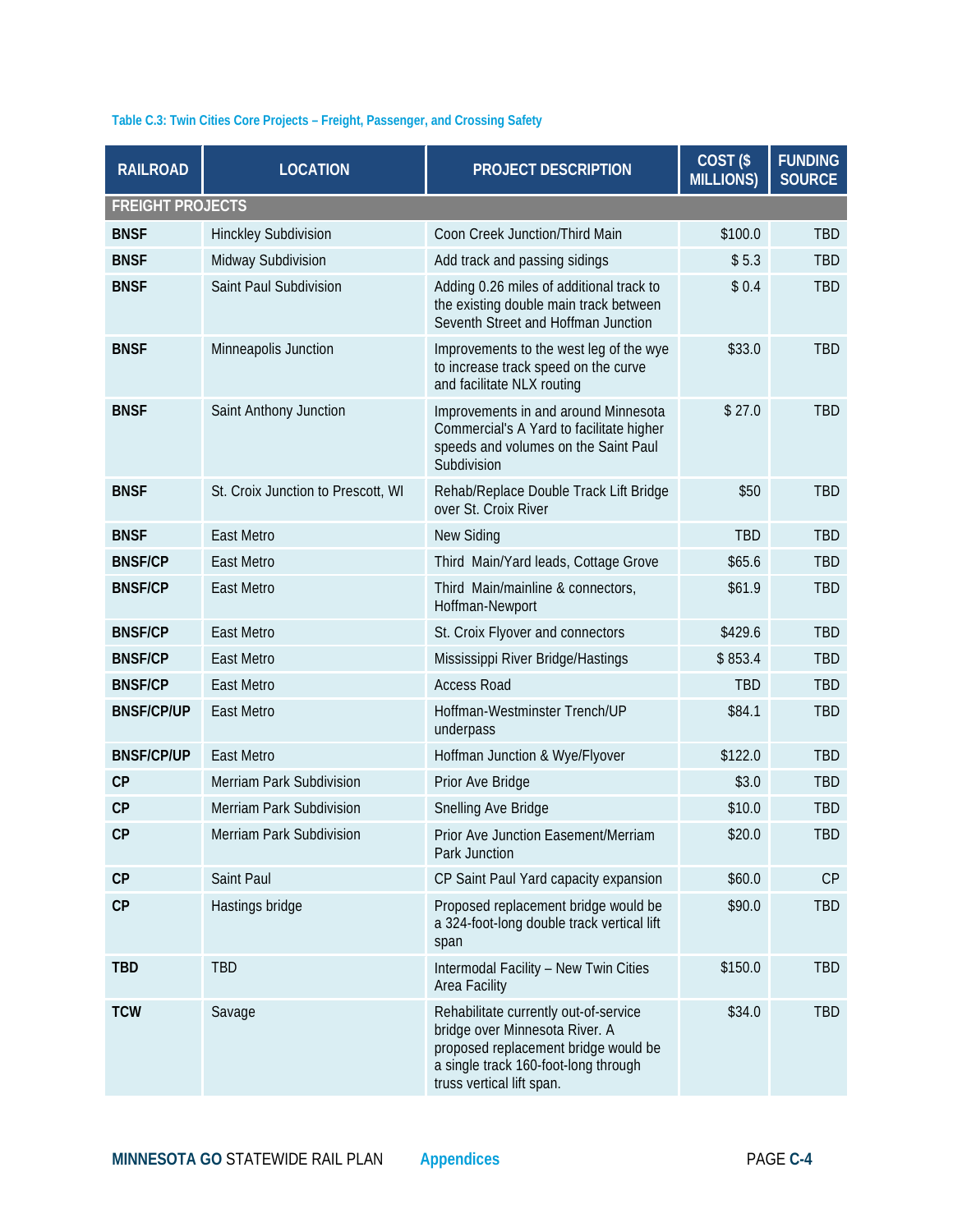| <b>UP</b>                 | Albert Lea Subdivision          | Dan Patch Interchange                                                                                                                                                          | \$10.0     | <b>TBD</b> |
|---------------------------|---------------------------------|--------------------------------------------------------------------------------------------------------------------------------------------------------------------------------|------------|------------|
| <b>UP</b>                 | Albert Lea Subdivision          | Pigs Eye Bridge (UP) over Mississippi<br>River. A proposed replacement bridge<br>would be a 240-foot-long single track<br>vertical lift span.                                  | \$76.0     | <b>TBD</b> |
| <b>UP</b>                 | Hudson                          | Improve/replace bridge over St. Croix<br>River. A proposed replacement bridge<br>would be a 160-foot-long single track<br>vertical lift span.                                  | \$87.0     | <b>TBD</b> |
| <b>UP</b>                 | Mankato Subdivision - Shakopee  | Realign main line to increase speed in<br>and around Shakopee                                                                                                                  | \$163.0    | <b>TBD</b> |
| <b>UP</b>                 | Mendota Heights                 | Mendota Heights (UP) (Omaha Road<br>Bridge Number 15) over Mississippi<br>River. A proposed replacement bridge<br>would be a 200-foot-long single track<br>vertical lift span. | \$44.0     | <b>TBD</b> |
| <b>UP</b>                 | Saint Paul                      | Robert Street Vertical Lift Bridge (UP)<br>over Mississippi River                                                                                                              | \$51.0     | <b>TBD</b> |
| <b>PASSENGER PROJECTS</b> |                                 |                                                                                                                                                                                |            |            |
| <b>BNSF</b>               | Midway Subdivision              | Add track and upgrade to FRA Class 4                                                                                                                                           | \$17.4     | <b>TBD</b> |
| <b>BNSF</b>               | <b>Twin Cities Core</b>         | Capacity rights on Saint Paul and<br>Midway Subdivisions for Minneapolis to<br>Saint Paul Passenger Service                                                                    | \$9.5      | <b>TBD</b> |
| <b>BNSF</b>               | University Interlocking         | Improvements to avoid congestion on<br>the BNSF line and allow the CP to exit<br>the BNSF Hinckley Subdivision at higher<br>speeds                                             | \$14.0     | <b>TBD</b> |
| <b>BNSF</b>               | East Metro                      | Passenger Mainline along BNSF St.<br>Paul Subdivision                                                                                                                          | <b>TBD</b> | <b>TBD</b> |
| CP                        | East Metro                      | Newport Station (Red Rock Corridor)                                                                                                                                            | <b>TBD</b> | <b>TBD</b> |
| CP                        | East Metro                      | Lower Afton Station (Red Rock Corridor)                                                                                                                                        | <b>TBD</b> | <b>TBD</b> |
| CP                        | East Metro                      | <b>Cottage Grove Station (Red Rock</b><br>Corridor)                                                                                                                            | <b>TBD</b> | <b>TBD</b> |
| CP                        | East Metro                      | Hastings Station (Red Rock Corridor)                                                                                                                                           | <b>TBD</b> | <b>TBD</b> |
|                           | <b>CROSSING SAFETY PROJECTS</b> |                                                                                                                                                                                |            |            |
| <b>BNSF</b>               | Como Avenue, Saint Paul         | <b>Grade Separation</b>                                                                                                                                                        | \$25.0     | <b>TBD</b> |
| CP                        | Winnetka Avenue, New Hope       | <b>Active Warning Devices Upgrades-4</b><br>Quad Gates, Paynesville Subdivision                                                                                                | \$0.6      | <b>TBD</b> |
| CP                        | Lyndale Ave N, Minneapolis      | <b>Active Warning Devices Upgrades-4</b><br>Quad Gates, Paynesville Subdivision                                                                                                | \$0.6      | TBD        |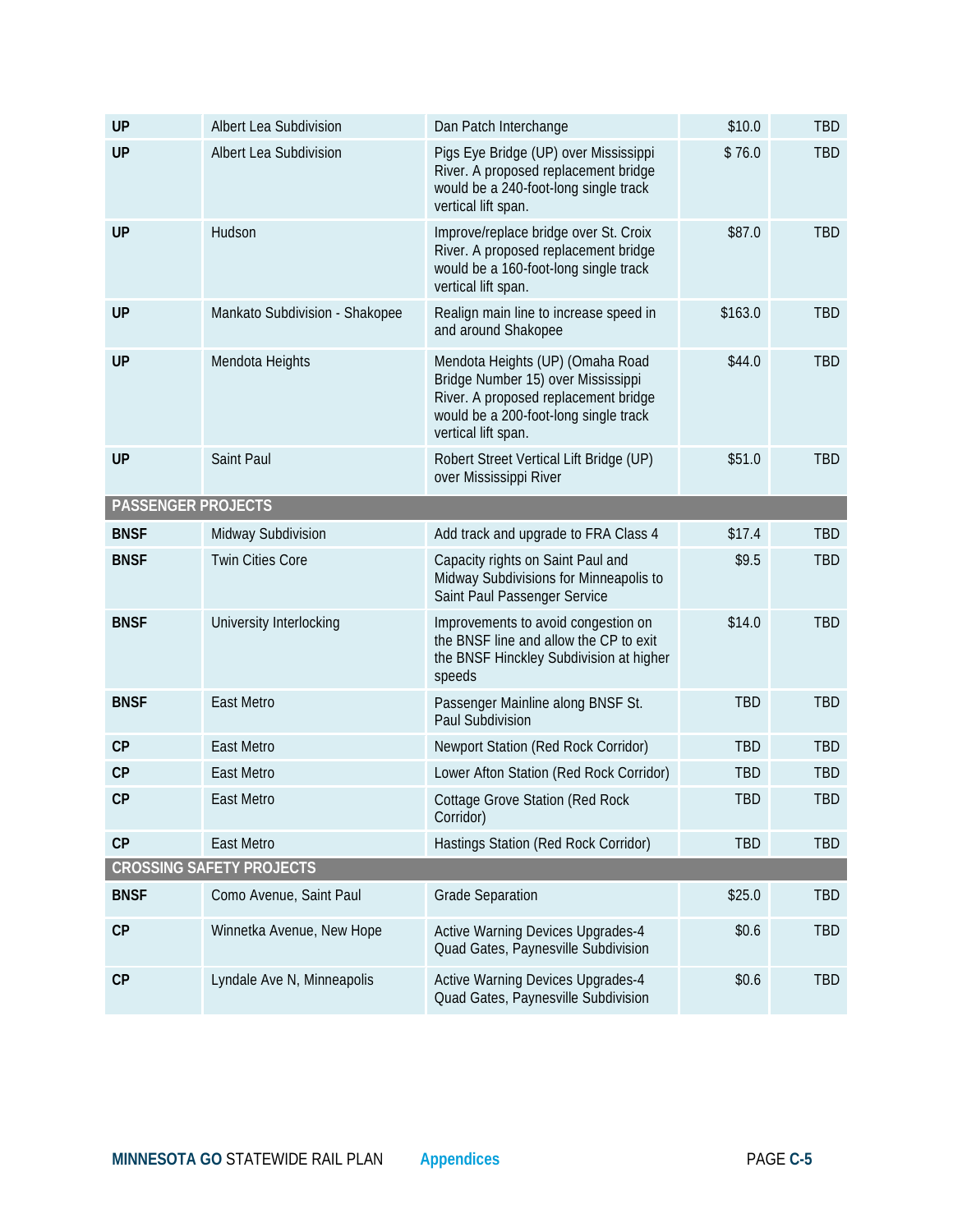### **Table C.4: Twin Cities to Des Moines, Iowa (I-35 Corridor)**

| <b>RAILROAD</b>           | <b>LOCATION</b>        | <b>PROJECT DESCRIPTION</b>                                                    | COST <sub>(\$</sub><br><b>MILLIONS)</b> | <b>FUNDING</b><br><b>SOURCE</b> |
|---------------------------|------------------------|-------------------------------------------------------------------------------|-----------------------------------------|---------------------------------|
| <b>FREIGHT PROJECTS</b>   |                        |                                                                               |                                         |                                 |
| UP                        | Albert Lea Subdivision | Install CTC between St Paul Yard across<br>St Paul UP Bridge                  | \$1.6                                   | <b>TRD</b>                      |
| <b>PASSENGER PROJECTS</b> |                        |                                                                               |                                         |                                 |
| UP                        | Multiple               | Add/upgrade 39.2 miles of signaling for<br>Twin Cities to Albert Lea Corridor | \$30.2                                  | <b>TRD</b>                      |
| UP                        | Multiple               | Capacity Rights for Twin Cities to Albert<br>Lea Corridor                     | \$76.8                                  | <b>TRD</b>                      |

# **Table C.5: Twin Cities to Chicago (River Route)**

| <b>RAILROAD</b>           | <b>LOCATION</b>                                     | <b>PROJECT DESCRIPTION</b>                                                        | $\overline{COST}$ (\$<br><b>MILLIONS)</b> | <b>FUNDING</b><br><b>SOURCE</b> |
|---------------------------|-----------------------------------------------------|-----------------------------------------------------------------------------------|-------------------------------------------|---------------------------------|
| <b>FREIGHT PROJECTS</b>   |                                                     |                                                                                   |                                           |                                 |
| CP                        | La Crescent                                         | Replace span with single, fixed, double<br>track bridge on CP's Tomah Subdivision | \$117.0                                   | <b>TBD</b>                      |
| <b>PASSENGER PROJECTS</b> |                                                     |                                                                                   |                                           |                                 |
| CP                        | Twin Cities - Chicago                               | <b>Grade Crossing Improvements</b>                                                | \$50.8                                    | <b>TRD</b>                      |
| CP                        | Twin Cities - Chicago                               | Upgrade 127 miles of signals                                                      | \$92.4                                    | <b>TBD</b>                      |
| CP                        | Twin Cities - Chicago                               | Capacity Rights for Twin Cities to Chicago<br>(River Route) Corridor              | \$172.7                                   | <b>TBD</b>                      |
| CP                        | Twin Cities - Chicago                               | Add 228.64 miles of track                                                         | \$752.2                                   | <b>TBD</b>                      |
|                           |                                                     |                                                                                   |                                           |                                 |
|                           | <b>CROSSING SAFETY PROJECTS</b>                     |                                                                                   |                                           |                                 |
| CP                        | Sturgeon Lake Road (at Prairie<br>Island), Red Wing | <b>Grade Separation</b>                                                           | \$14.2                                    | <b>TRD</b>                      |
| CP                        | W Lyon Avenue (US-63), Lake<br>City                 | Active Warning Devices Upgrades-4 Quad<br>Gates                                   | \$0.6                                     | <b>TBD</b>                      |
| CP                        | Louisa Street, Winona                               | <b>Grade Separation</b>                                                           | \$12.0                                    | <b>TBD</b>                      |
| CP                        | Sioux Street, Winona                                | Active Warning Devices Upgrades-4 Quad<br>Gates                                   | \$0.6                                     | <b>TRD</b>                      |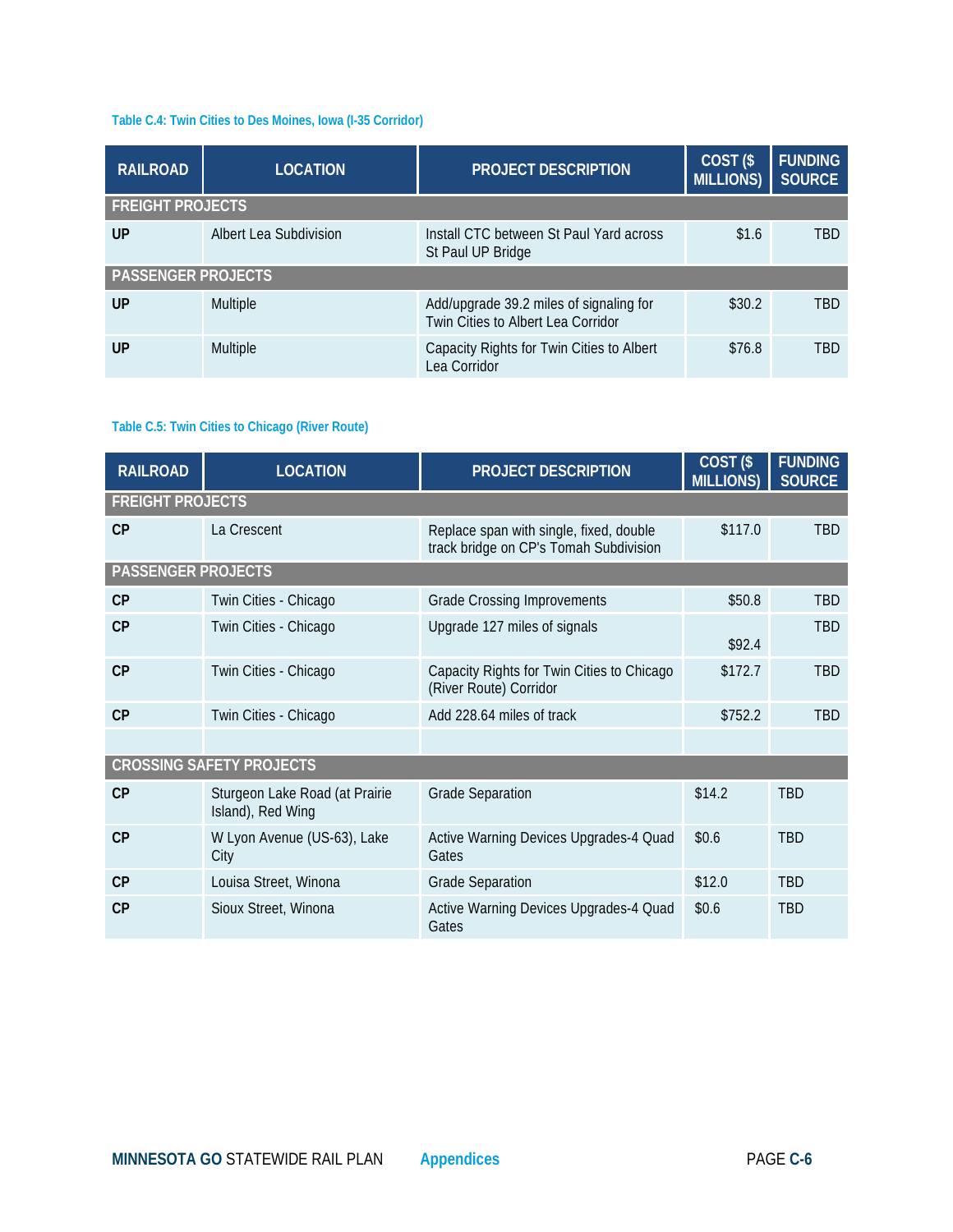#### **Table C.6: Twin Cities to Duluth**

| <b>RAILROAD</b>                 | <b>LOCATION</b>            | <b>PROJECT DESCRIPTION</b>                                                      | COST <sub>(\$</sub><br><b>MILLIONS)</b> | <b>FUNDING</b><br><b>SOURCE</b> |
|---------------------------------|----------------------------|---------------------------------------------------------------------------------|-----------------------------------------|---------------------------------|
| <b>PASSENGER PROJECTS</b>       |                            |                                                                                 |                                         |                                 |
| <b>BNSF</b>                     | <b>Staples Subdivision</b> | 5.4 miles new track on Staples Subdivision<br>between Twin Cities and Cambridge | \$19.4                                  | <b>TBD</b>                      |
| <b>BNSF</b>                     | Minneapolis to Duluth      | <b>NLX Tier II EIS</b>                                                          | <b>TBD</b>                              | <b>ARRA</b>                     |
| <b>BNSF</b>                     | <b>NLX</b>                 | BNSF bridge 91.8, replace single-track bridge<br>on Hinckley Subdivision        | \$2.0                                   | <b>TBD</b>                      |
| <b>BNSF</b>                     | <b>NLX</b>                 | BNSF bridge 28.3, replace single-track bridge<br>on Hinckley Subdivision        | \$4.0                                   | <b>TBD</b>                      |
| <b>BNSF</b>                     | <b>NLX</b>                 | BNSF bridge 30.2, replace single-track bridge<br>on Hinckley Subdivision        | \$6.0                                   | <b>TBD</b>                      |
| <b>BNSF</b>                     | <b>NLX</b>                 | Capacity Rights from Minneapolis to<br>Cambridge on NLX Corridor                | \$7.4                                   | <b>TBD</b>                      |
| <b>BNSF</b>                     | <b>NLX</b>                 | BNSF bridge 62.4, replace single-track bridge<br>on Hinckley Subdivision        | \$13.0                                  | <b>TBD</b>                      |
| <b>BNSF</b>                     | <b>NLX</b>                 | Grassy Point swing bridge (BNSF) over Saint<br>Louis river                      | \$51.0                                  | <b>TBD</b>                      |
| <b>BNSF</b>                     | <b>NLX</b>                 | Add 181.9 miles of signals                                                      | \$198.4                                 | <b>TBD</b>                      |
| <b>BNSF</b>                     | <b>NLX</b>                 | Add 127.81 miles new track                                                      | \$447.2                                 | <b>TBD</b>                      |
| <b>CROSSING SAFETY PROJECTS</b> |                            |                                                                                 |                                         |                                 |
| <b>BNSF</b>                     | Multiple                   | Grade crossing improvements on Twin Cities<br>to Cambridge Corridor             | \$1.2                                   | <b>TBD</b>                      |
| <b>BNSF</b>                     | <b>NLX</b>                 | Grade Crossing improvements on NLX<br>Corridor                                  | \$60.8                                  | <b>TBD</b>                      |

# **Table C.7: Twin Cities to Eau Claire, WI**

| <b>RAILROAD</b>           | <b>LOCATION</b>        | <b>PROJECT DESCRIPTION</b>                                                | COST <sub>(\$</sub><br><b>MILLIONS)</b> | <b>FUNDING</b><br><b>SOURCE</b> |
|---------------------------|------------------------|---------------------------------------------------------------------------|-----------------------------------------|---------------------------------|
| <b>PASSENGER PROJECTS</b> |                        |                                                                           |                                         |                                 |
| <b>BNSF</b>               | Saint Paul Subdivision | Add 0.24 miles of track for Twin Cities to Eau<br>Claire Corridor         | \$0.9                                   | <b>TRD</b>                      |
| UP                        | Altoona Subdivision    | Capacity rights in Wisconsin for Twin Cities to<br>Eau Claire Corridor    | \$46.9                                  | <b>TRD</b>                      |
| UP                        | Saint Paul Subdivision | Capacity rights in Minnesota for Twin Cities to<br>Eau Claire Corridor    | \$12.2                                  | <b>TRD</b>                      |
| $\mathsf{U} \mathsf{P}$   | Altoona Subdivision    | Add/upgrade 86 miles of signals for Twin Cities<br>to Eau Claire Corridor | \$87.1                                  | TRD                             |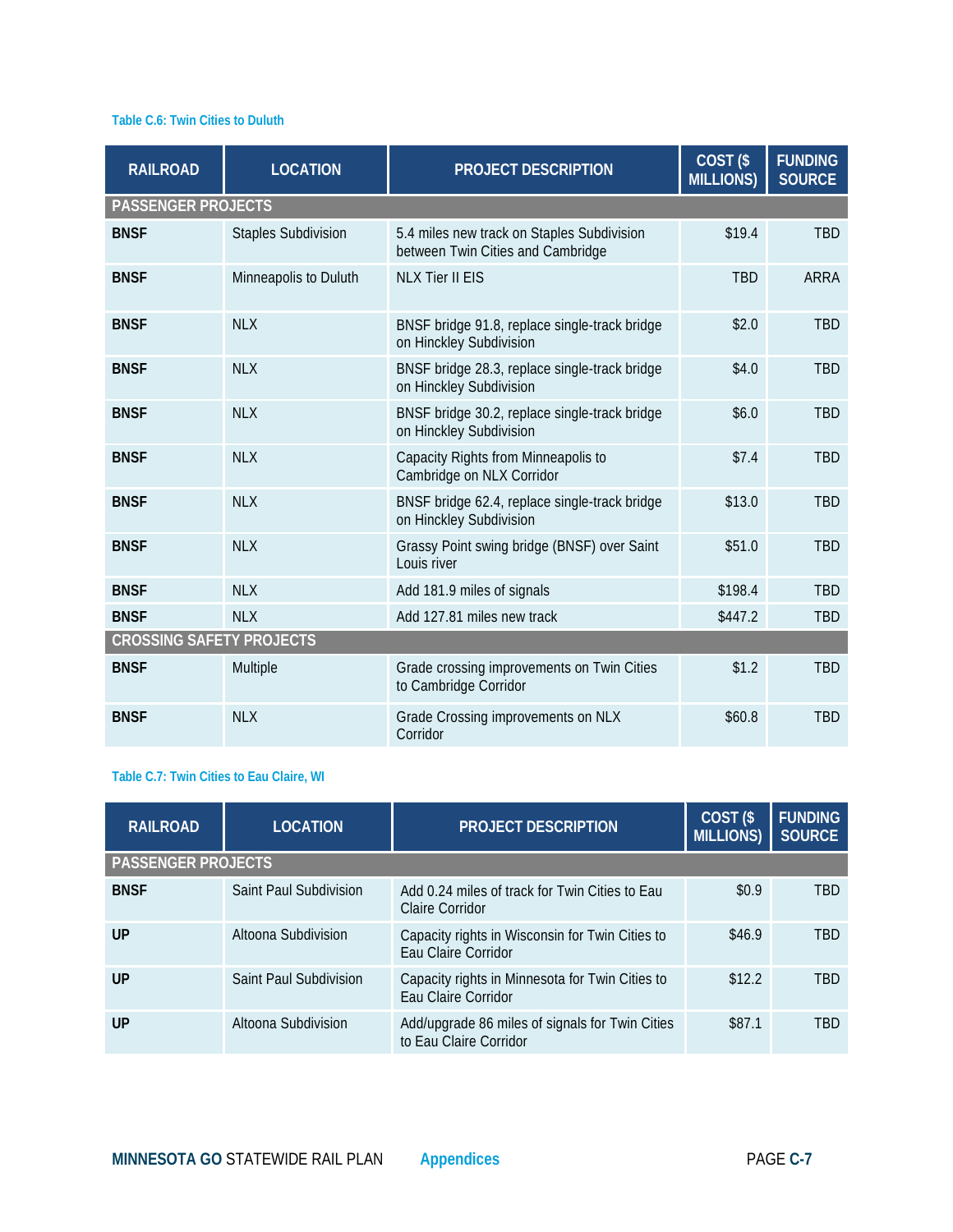### **Table C.8: Twin Cities to Fargo/Moorhead**

| <b>RAILROAD</b>           | <b>LOCATION</b>                            | <b>PROJECT DESCRIPTION</b>                                                                              | COST <sub>(\$</sub><br><b>MILLIONS)</b> | <b>FUNDING</b><br><b>SOURCE</b> |
|---------------------------|--------------------------------------------|---------------------------------------------------------------------------------------------------------|-----------------------------------------|---------------------------------|
| <b>FREIGHT PROJECTS</b>   |                                            |                                                                                                         |                                         |                                 |
| <b>BNSF</b>               | Capital costs                              | Add 82.69 miles of new signals                                                                          | \$62.6                                  | <b>TBD</b>                      |
| <b>BNSF</b>               | <b>KO Subdivision</b>                      | Add passing sidings (1.16 miles) on the KO<br>Subdivision for Twin Cities to Fargo/Moorhead<br>Corridor | \$2.0                                   | <b>TBD</b>                      |
| <b>BNSF</b>               | <b>KO Subdivision</b>                      | Additional passing sidings and new track beyond<br>existing double main track on KO Subdivision         | \$2.9                                   | <b>TBD</b>                      |
| <b>BNSF</b>               | Moorhead Junction                          | Improvements to turnouts to increase track speed on<br>the KO subdivision                               | \$5.0                                   | <b>TBD</b>                      |
| <b>PASSENGER PROJECTS</b> |                                            |                                                                                                         |                                         |                                 |
| <b>BNSF</b>               | Prosper Subdivision                        | 0.53 miles, upgrade ABS to CTC signals                                                                  | \$0.6                                   | <b>TBD</b>                      |
|                           | <b>CROSSING SAFETY PROJECTS</b>            |                                                                                                         |                                         |                                 |
| <b>BNSF</b>               | Broadway W (MN-27),<br><b>Little Falls</b> | Active Warning Devices Upgrades-4 Quad Gates                                                            | \$0.6                                   | <b>TBD</b>                      |
| <b>BNSF</b>               | Farwell Street,<br>Verndale                | Active Warning Devices Upgrades-Medians                                                                 | \$0.1                                   | <b>TBD</b>                      |
| <b>BNSF</b>               | SW Brown Street,<br>Verndale               | Active Warning Devices Upgrades-Medians                                                                 | \$0.1                                   | <b>TBD</b>                      |
| <b>BNSF</b>               | Jefferson Street S<br>(US-71), Wadena      | Active Warning Devices Upgrades-Interconnect with<br>Adjacent Roadway Traffic Signals                   | \$0.3                                   | <b>TBD</b>                      |
| <b>BNSF</b>               | S Main Avenue, New<br><b>York Mills</b>    | Active Warning Devices Upgrades-4 Quad Gates                                                            | \$0.6                                   | <b>TBD</b>                      |
| <b>BNSF</b>               | 1st Avenue N, Perham                       | Active Warning Devices Upgrades-4 Quad Gates                                                            | \$0.6                                   | <b>TBD</b>                      |
| <b>BNSF</b>               | 6th Avenue NW,<br>Perham                   | <b>Grade Separation</b>                                                                                 | \$10.0                                  | <b>TBD</b>                      |
| <b>BNSF</b>               | 5 <sup>th</sup> Street W, Frazee           | Active Warning Devices Upgrades-Medians                                                                 | \$0.1                                   | <b>TBD</b>                      |
| <b>BNSF</b>               | Parke Avenue S,<br>Glyndon                 | Active Warning Devices Upgrades-Medians                                                                 | \$0.1                                   | <b>TBD</b>                      |
| <b>BNSF</b>               | 11 <sup>th</sup> Street S,<br>Moorhead     | Grade Separation, KO and Moorhead Subdivisions                                                          | \$55.0                                  | <b>TBD</b>                      |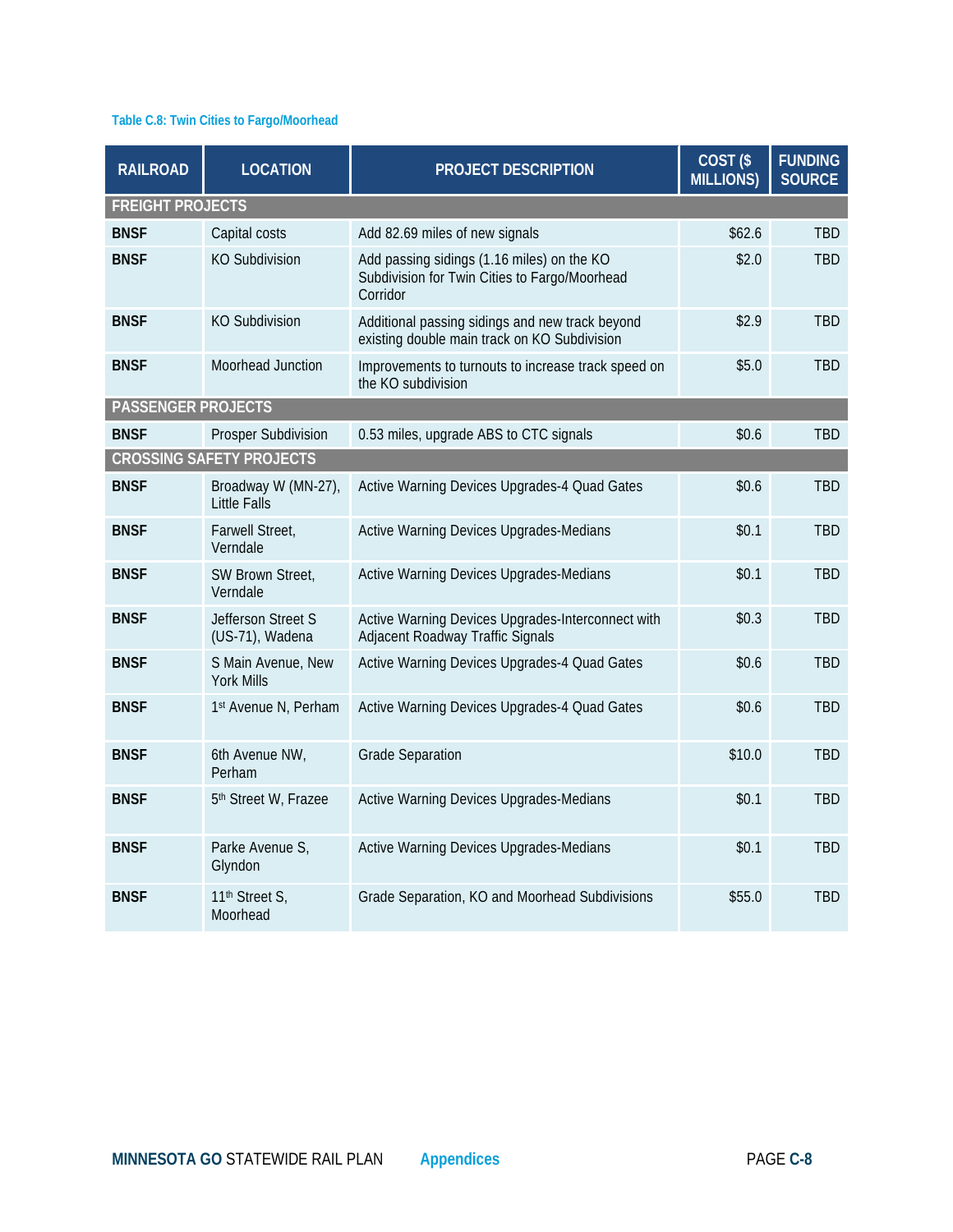#### **Table C.9:.Twin Cities to Mankato**

| <b>RAILROAD</b>           | <b>LOCATION</b>            | <b>PROJECT DESCRIPTION</b>                                           | COST <sub>(\$</sub><br><b>MILLIONS</b> ) | <b>FUNDING</b><br><b>SOURCE</b> |
|---------------------------|----------------------------|----------------------------------------------------------------------|------------------------------------------|---------------------------------|
| <b>PASSENGER PROJECTS</b> |                            |                                                                      |                                          |                                 |
| UP                        | Mankato Subdivision        | Capacity Rights for the Twin Cities to Mankato<br>Passenger Corridor | \$57.1                                   | <b>TBD</b>                      |
| UP                        | Mankato Subdivision        | 82.6 miles, convert NS, ABS, and TWC to CTC                          | \$63.6                                   | <b>TBD</b>                      |
| UP                        | <b>Mankato Subdivision</b> | Upgrade 84 miles to FRA 4                                            | \$84.0                                   | TRD                             |

#### **Table C.10: Twin Cities to Saint Cloud**

| <b>RAILROAD</b>           | <b>LOCATION</b>                           | <b>PROJECT DESCRIPTION</b>                                                      | COST <sub>(\$</sub><br><b>MILLIONS)</b> | <b>FUNDING</b><br><b>SOURCE</b> |
|---------------------------|-------------------------------------------|---------------------------------------------------------------------------------|-----------------------------------------|---------------------------------|
| <b>FREIGHT PROJECTS</b>   |                                           |                                                                                 |                                         |                                 |
| <b>BNSF</b>               | <b>Staples Subdivision</b>                | Double track, Randall to Lincoln                                                | \$20.0                                  | <b>BNSF</b>                     |
| <b>BNSF</b>               | <b>Hinckley Subdivision</b>               | Passing sidings (23.54 miles)                                                   | \$10.0                                  | <b>TBD</b>                      |
| <b>BNSF</b>               | Midway Subdivision                        | Add passing sidings (0.624 miles)<br>for Twin Cities to Saint Cloud<br>Corridor | \$1.1                                   | <b>TBD</b>                      |
| <b>BNSF</b>               | <b>Staples Subdivision</b>                | Sidings and Track (4.2 miles)                                                   | \$7.3                                   | <b>TBD</b>                      |
| <b>BNSF</b>               | <b>Staples Subdivision</b>                | 24 miles new track                                                              | \$86.6                                  | <b>TBD</b>                      |
| <b>BNSF</b>               | <b>Staples Subdivision</b>                | Big Lake to Becker, and Little Falls<br>to Darling second main track            | <b>TBD</b>                              | <b>BNSF</b>                     |
| <b>PASSENGER PROJECTS</b> |                                           |                                                                                 |                                         |                                 |
| <b>BNSF</b>               | <b>Staples Subdivision</b>                | Upgrade 14 miles of track from<br>FRA 3 to FRA 4                                | \$28.0                                  | <b>TBD</b>                      |
| <b>BNSF</b>               | <b>Staples Subdivision</b>                | Capacity Rights - Minneapolis to<br>St. Cloud                                   | \$91.1                                  | <b>TBD</b>                      |
|                           | <b>CROSSING SAFETY PROJECTS</b>           |                                                                                 |                                         |                                 |
| <b>BNSF</b>               | <b>Staples Subdivision</b>                | <b>Grade Crossing Improvements</b>                                              | \$3.5                                   | <b>TBD</b>                      |
| <b>BNSF</b>               | Foley Blvd NW (CSAH-11), Coon Rapids      | <b>Grade Separation</b>                                                         | \$30.0                                  | <b>TBD</b>                      |
| <b>BNSF</b>               | Hanson Blvd NW (CSAH 78), Coon<br>Rapids  | <b>Grade Separation</b>                                                         | \$23.2                                  | <b>TBD</b>                      |
| <b>BNSF</b>               | Ferry Street (MN-47), Anoka               | <b>Grade Separation</b>                                                         | \$20.0                                  | <b>TBD</b>                      |
| <b>BNSF</b>               | Sunfish Lake Road NW (CSAH 57),<br>Ramsey | <b>Grade Separation</b>                                                         | \$10.0                                  | <b>TBD</b>                      |
| <b>BNSF</b>               | Ramsey Blvd NW (CSAH 56), Ramsey          | <b>Grade Separation</b>                                                         | \$11.5                                  | <b>TBD</b>                      |
| <b>BNSF</b>               | Main St NW, Elk River                     | <b>Grade Separation</b>                                                         | \$25.0                                  | <b>TBD</b>                      |
| <b>BNSF</b>               | Proctor Avenue NW, Elk River              | <b>Grade Separation</b>                                                         | \$20.0                                  | <b>TBD</b>                      |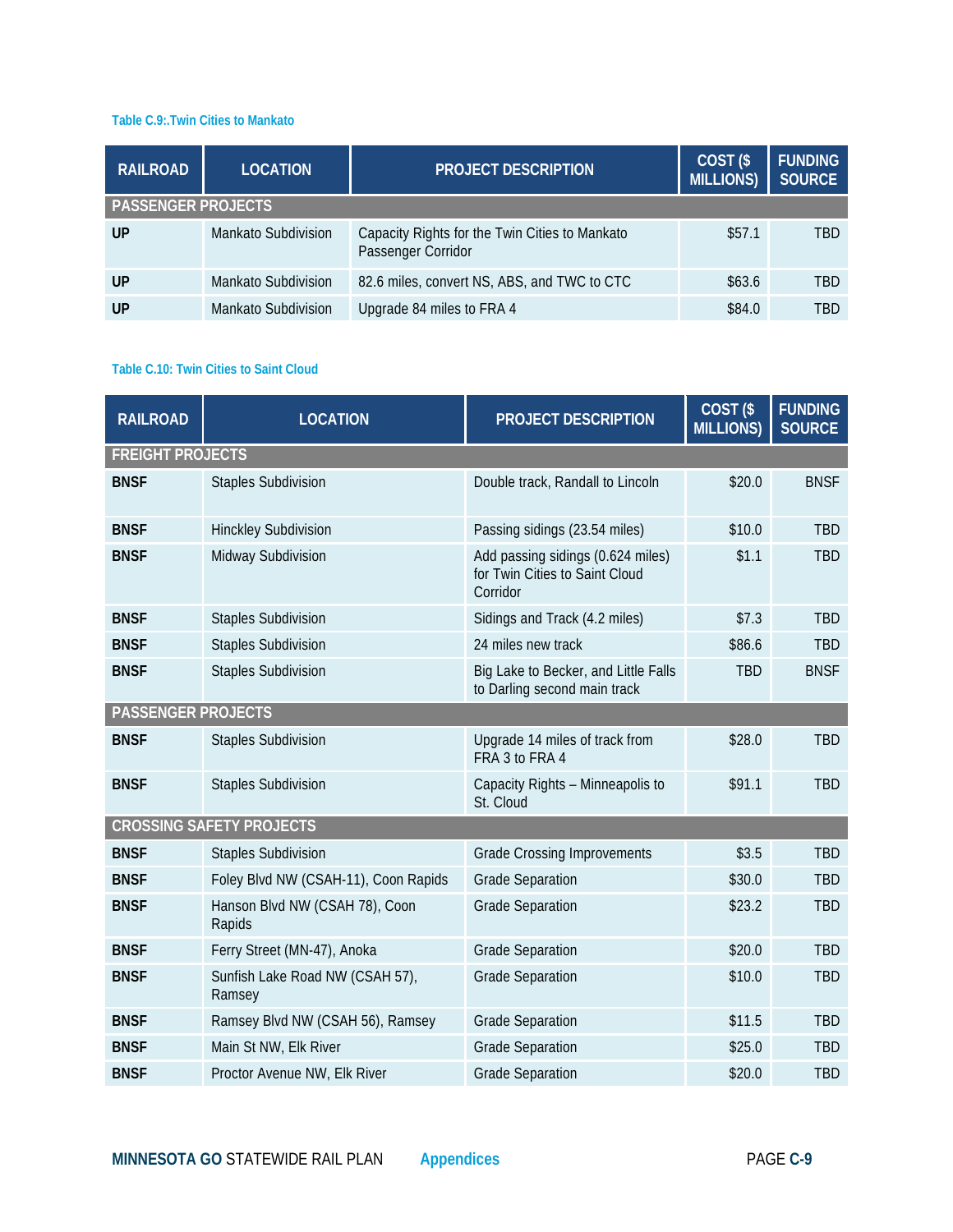#### **Table C.11: Twin Cities to Sioux Falls, South Dakota (via Willmar)**

| <b>RAILROAD</b>           | <b>LOCATION</b>                 | <b>PROJECT DESCRIPTION</b>                                                                  | $\overline{COST}$ (\$<br><b>MILLIONS)</b> | <b>FUNDING</b><br><b>SOURCE</b> |
|---------------------------|---------------------------------|---------------------------------------------------------------------------------------------|-------------------------------------------|---------------------------------|
| <b>FREIGHT PROJECTS</b>   |                                 |                                                                                             |                                           |                                 |
| <b>BNSF</b>               | Marshall Subdivision            | Installation of CTC on 122.6 miles from Willmar<br>to South Dakota border                   | \$67.4                                    | TBD                             |
| <b>PASSENGER PROJECTS</b> |                                 |                                                                                             |                                           |                                 |
| <b>BNSF</b>               | <b>Marshall Subdivision</b>     | Upgrade 91 miles of track from FRA 3 to FRA 4                                               | \$161.2                                   | <b>TBD</b>                      |
| <b>BNSF</b>               | <b>Marshall Subdivision</b>     | Capacity Rights - Minneapolis to State Line                                                 | <b>TBD</b>                                | <b>TBD</b>                      |
| <b>BNSF</b>               | <b>Prosper Subdivision</b>      | Capacity rights on the Prosper Subdivision on<br>the Twin Cities to Fargo/Moorhead Corridor | \$41.1                                    | TBD                             |
|                           | <b>CROSSING SAFETY PROJECTS</b> |                                                                                             |                                           |                                 |
| <b>BNSF</b>               | Prosper Subdivision             | <b>Grade Crossing Improvements</b>                                                          | \$3.6                                     | <b>TBD</b>                      |
| <b>BNSF</b>               | East Main Street,<br>Pipestone  | Active Warning Devices Upgrades-4 Quad<br>Gates, Medians, Marshall Subdivision              | \$0.6                                     | TBD                             |

# **Table C.12: Additional Freight and Crossing Safety Improvements**

| <b>RAILROAD</b>                 | <b>LOCATION</b>                                       | PROJECT DESCRIPTION                                                                  | COST <sub>(\$</sub><br><b>MILLIONS)</b> | <b>FUNDING</b><br><b>SOURCE</b> | <b>CORRIDOR</b>                   |  |  |  |
|---------------------------------|-------------------------------------------------------|--------------------------------------------------------------------------------------|-----------------------------------------|---------------------------------|-----------------------------------|--|--|--|
| <b>FREIGHT PROJECTS</b>         |                                                       |                                                                                      |                                         |                                 |                                   |  |  |  |
| <b>BNSF</b>                     | Willmar                                               | Willmar Wye Bypass                                                                   | \$20.0                                  | <b>BNSF</b>                     | Moorhead to Sioux<br><b>Falls</b> |  |  |  |
| <b>CN</b>                       | Duluth                                                | Steelton Hill (Duluth) Double<br><b>Track</b>                                        | \$40.0                                  | <b>CN</b>                       | Duluth                            |  |  |  |
| <b>CN</b>                       | Ranier                                                | Ranier Yard Expansion                                                                | \$15.0                                  | CN                              | Ranier                            |  |  |  |
| <b>CN</b>                       | Rainy/Superior<br>Subdivisions                        | Signal upgrades from Ranier<br>to Duluth                                             | \$10.0                                  | <b>CN</b>                       | Ranier to Duluth                  |  |  |  |
| <b>MVRRA</b>                    | Minnesota Prairie<br>Line                             | Track upgrades from Class 1<br>to Class 2, 60 miles                                  | \$58.0                                  | <b>TBD</b>                      | Hanley Falls to<br>Norwood        |  |  |  |
| <b>CROSSING SAFETY PROJECTS</b> |                                                       |                                                                                      |                                         |                                 |                                   |  |  |  |
| <b>BNSF</b>                     | Main Avenue, 20th<br>Street, 21st Street,<br>Moorhead | Grade Separation, Moorhead<br>Subdivision                                            | \$43.0                                  | Partially<br>funded             | Moorhead to Willmar               |  |  |  |
| <b>BNSF</b>                     | 30th Ave S,<br>Moorhead                               | Grade Separation, Moorhead<br>Subdivision                                            | \$15.0                                  | <b>TBD</b>                      | Moorhead to Willmar               |  |  |  |
| <b>BNSF</b>                     | W 7th Street,<br><b>Morris</b>                        | <b>Active Warning Devices</b><br>Upgrades-4 Quad Gates,<br><b>Morris Subdivision</b> | \$0.6                                   | <b>TBD</b>                      | Moorhead to Willmar               |  |  |  |
| <b>BNSF</b>                     | W 5th Street,<br><b>Morris</b>                        | <b>Active Warning Devices</b><br>Upgrades-4 Quad Gates,<br><b>Morris Subdivision</b> | \$0.6                                   | <b>TBD</b>                      | Moorhead to Willmar               |  |  |  |